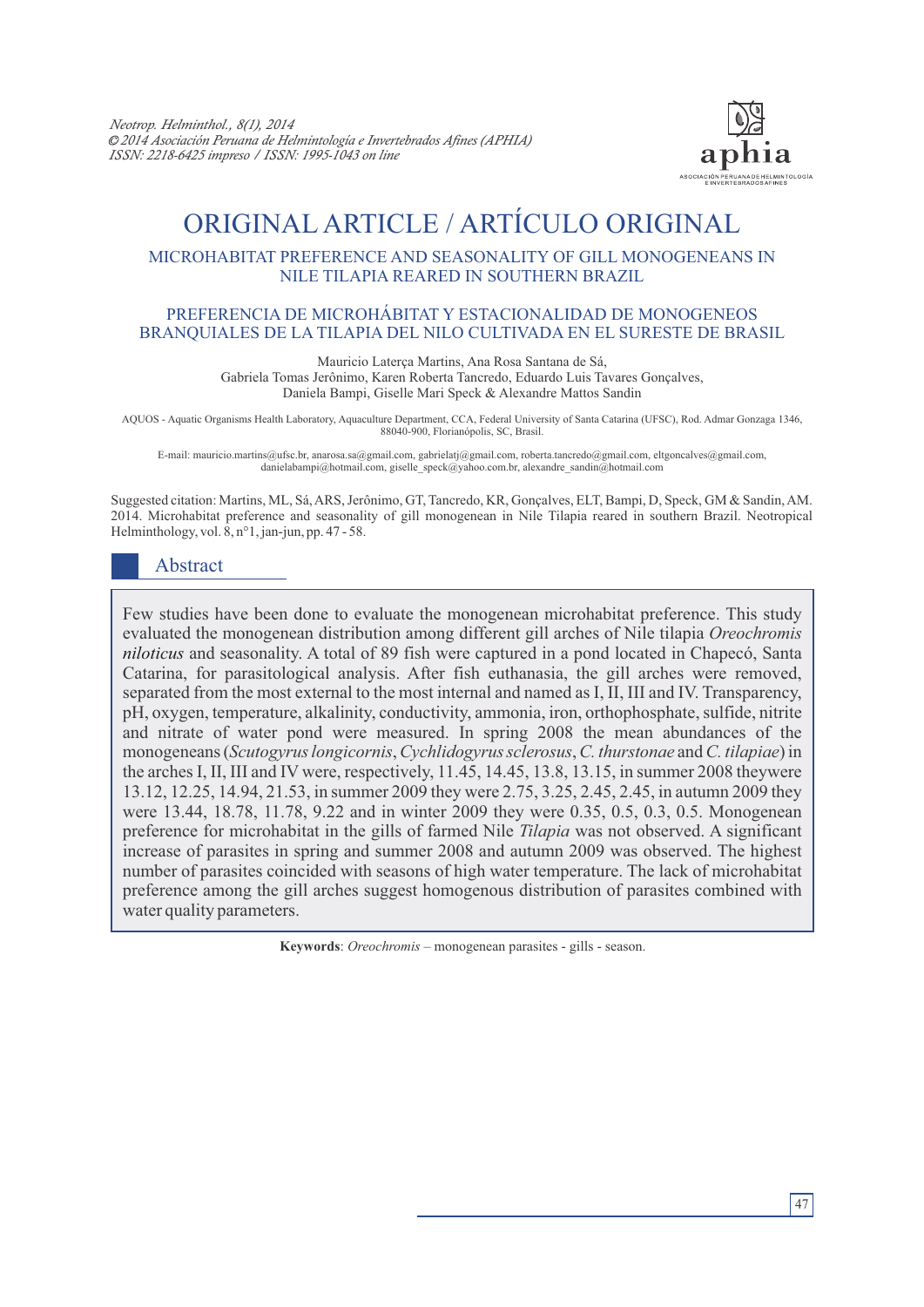# Resumen

Pocos estudios han sido hechos para evaluar la preferencia por el microhabitat de monogenea. Este estudio evaluó la distribución y estacionalidad de monogenea entre los diferentes arcos branquiales de tilapia del Nilo. Un total de 89 peces fueron capturados en una laguna en la ciudad de Chapecó, Santa Catarina, para el análisis parasitológico. Después de la eutanasia de los peces, fueron extraídos los arcos branquiales separadamente a partir de la región externa hasta la interna y numerados como I, II, III e IV. Fueron evaluadas la transparencia del agua, el pH, el oxigeno disuelto, la temperatura, la alcalinidad, la conductividad, el amonio, el hierro, el ortofosfato, el sulfato, el nitrito y el nitrato. En la primavera de 2008 las abundancias promedio de monogenea (*Scutogyrus longicornis, Cychlidogyrus sclerosus, C. thurstonae* y *C. tilapiae*) en los arcos I, II, III y IV fueron, respectivamente, 11,45; 14,45; 13,8; 13,15; en el verano de 2008 de 13,12; 12,25; 14,94; 21,53; en el verano de 2009 de 2,75; 3,25; 2,45; 2,45; en el otoño de 2009 de 13,44; 18,78; 11,78; 9,22 y en el invierno de 2009 de 0,35; 0,5; 0,3; 0,5. No fue observada preferencia por monogenea por el microhabitat en las branquias de la tilapia del Nilo en cultivo. Fue observado un aumento significativo de los helmintos en la primavera y verano de 2008 y otoño de 2009. El mayor número de parásitos coincidió con las estaciones de mayor temperatura del agua. La falta de preferencia por microhabitat entre los arcos branquiales sugiere una distribución homogénea de los parásitos combinados con los parámetros de calidad de agua.

**Palabras clave**: branquias - estacion *Oreochromis* - parásitos.

# **INTRODUCTION**

Monogenean helminthes are among the major parasites on Nile tilapia, even though in Brazil there are few cases of mass mortalities caused by high parasite number. They are responsible for significant economical losses, especially when present with both bacterial and parasitic concurrent infections (Xu *et al*., 2007). Its reproduction is favored by water quality, stocking density and temperature (Moraes & Martins, 2004). The parasite may inhabit and live well adapted to the host with no mortality outbreaks. On the other hand, if fish are exposed to stressful conditions, disease can occur (Buchmann & Bresciani, 1997).

According to Overstreet (1997), parasitological data may act as indicator of fish welfare and environmental health. Jerônimo *et al.* (2011) have demonstrated the importance of fish assessment in the different production systems. They argued that water quality might influence the number and diversity of fish ectoparasites. Aquaculture improves the possibility of fish parasite dissemination and sometimes it

culminates in disease outbreaks (Bergh, 2007). Few studies relate the microhabitat preference of fish parasites (Hanek & Fernando, 1978; Buchmann, 1989; Oliva & Luque, 1998; Dzika, 1999; Ramasamy *et al*., 1985; Koskivaara *et al*., 1992; Rubio-Godoy, 2008; Iannacone & Alvariño, 2012).

In Brazil, few studies regarding the gill microhabitat preference of parasites in farmed fish are found. Jerônimo *et al.* (2013) have reported higher mean intensity of the monogeneans *Mymarothecium viatorum* Boeger, Piasecki & Sobecka, 2002 and *Anacanthorus penilabiatus* Boeger, Husak & Martins, 1995 in the gill arch I than in the arch IV of pacu (*Piaractus mesopotamicus* Holmberg, 1887) native farmed fish.

On this view, the aim of this work was to evaluate the monogenean preference for gill microhabitat in Nile tilapia, *Oreochromis niloticus* Linnaeus 1758 (Cichlidae) reared in ponds in Southern Brazil and its occurrence in each season of the year.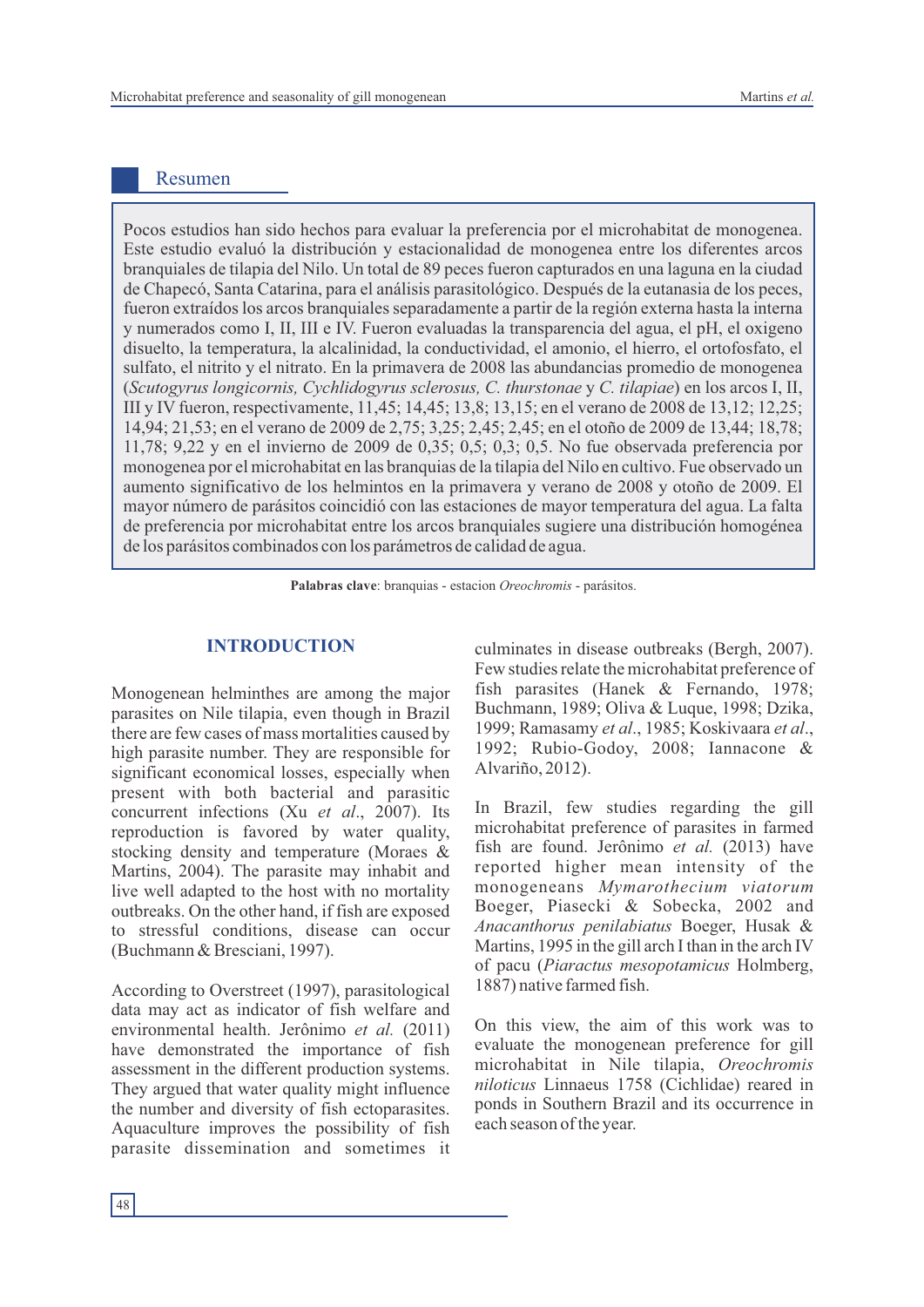#### **MATERIALAND METHODS**

From spring 2008 to winter 2009, a total of 89 Nile tilapia were captured with nets in a fish pond located in Chapecó in the State of Santa Catarina, Southern Brazil (27° 5' 48" S and 52° 37' 7" W) for parasitological diagnosis. Fish were kept in  $2000 \text{ m}^2$  earthen ponds at a stocking density of 2 to 3 fish/ $m<sup>2</sup>$  and fed twice a day with commercial diet. In each season 20 fish were examined, except in autumn 2009 when only 9 animals were captured. Parasitological analysis was made *in situ* and fixed material was stored and transported to the laboratory. In the sampling day pH (Alfakit phmeter), transparency (Secchi disc), dissolved oxygen (Alfakit oxymeter at-150), water temperature, electrical conductivity (PHTEK CD203), alkalinity, ammonia, iron, ortophosphate, sulfide, nitrite and nitrate (measured with colorimetric kit Alfakit) of pond water were measured in the morning and afternoon.

After anesthetizes in a benzocaine solution (75  $mg\cdot L^{-1}$ ) and euthanasia (Ethic Committee number 23080.019034/2008-98/CEUA/UFSC), smears of the gill filaments were examined under microscope between a glass slide and a cover slip (Jerônimo *et al.,* 2011). Gill arches were carefully separated from the most external to the most internal, named as I, II, III and IV, embedded into 60°C hot water to relax parasites and fixed in 5% formalin solution for further quantification in the laboratory using marked Petri dishes. The parasites were mounted using the Hoyer's method for identification through the esclerotized parts of the parasites (Kritsky *et al*., 1995; Eiras, 1994) and identified according to Paperna & Thurston (1969), Ergens (1981), Douëllou (1993), Pariselle & Euzet (1995) and Pariselle *et al.* (2003). The monogeneans are deposited in the Laboratory AQUOS, Santa Catarina, Brazil collection under the numbers ARS 1-5. The data of prevalence, mean intensity and mean abundance for all monogenean joined were calculated as suggested by Bush *et al.* (1997).

In order to evaluate microhabitat preference among gill arches and differences in parasitism between seasons, monogenean counting data were transformed to  $\sqrt{x}$  and submitted to factorial analysis of variance (ANOVA). Principal components analysis was also used as an exploratory technique to assess relation between seasons and every measured parameter. All analysis were performed using StatSoft's Statistica 7.0 software, using Bartlett's test to verify homogeneity of variances and Tukey`s test used for mean comparison.

#### **RESULTS**

The means and standard deviation of weight (g) and total length (cm) were as follows: spring 2008 (357.5+97.4 and 27.2+2.3), summer 2008  $(520.7 \pm 72.7$  and  $30.3 \pm 1.6)$ , summer 2009 (110.1+32 and 20.6+1.8), autumn 2009 (152.2+95.3 and 22.1+3.5) and winter 2009 (251.6+51.2 and 23.8+1.8).

Almost all water quality parameters were constant during the whole collection period (Figure 1). As expected, the highest water temperature was found in summer and depletion of dissolved oxygen occurred in autumn. Water transparency was between 20 and 30 cm as measured with Secchi disc.

The monogenean helminthes were identified as *Scutogyrus longicornis* Paperna et Thurston 1969, *Cichlidogyrus sclerosus* Paperna et Thurston 1969, *Cichlidogyrus thurstonae* Ergens 1981 and *Cichlidogyrustilapiae* Paperna 1960.

Prevalence rate of parasitism of all monogenean was high in all seasons, except in winter 2009 (Table 1). ANOVA data comparison showed no difference (P>0.05) in monogenean intensity between gill arches (Figure 2), despite of season, indicating there was no microhabitat preference in the current study. When gill arches were compared among seasons (Figure 3), significantly higher numbers of helminthes were found in spring 2008, summer 2008 and autumn 2009. Factorial ANOVA showed no significant interaction between seasons and gill arches preference (Figure 4).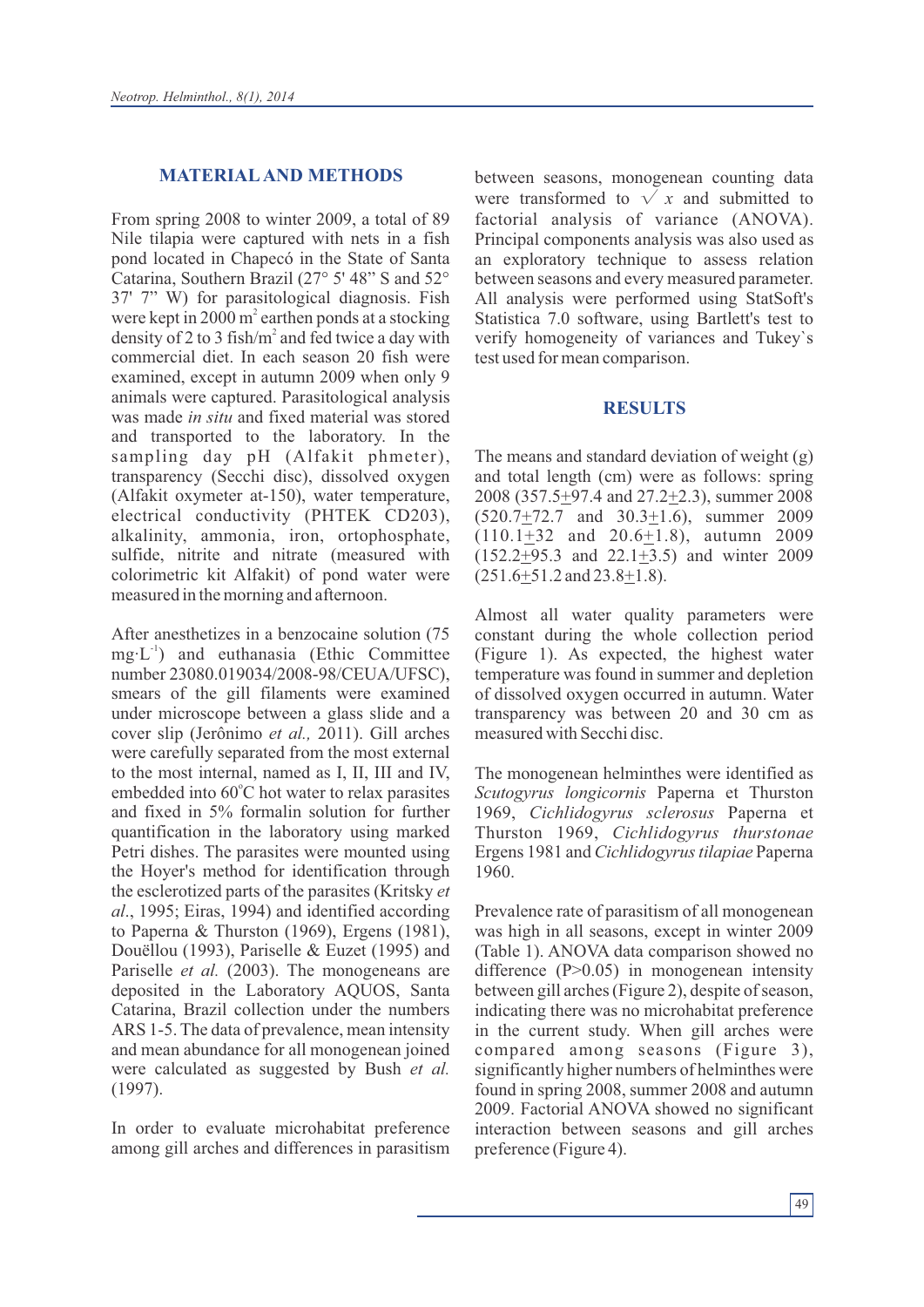Both prevalence and number of parasites were lower (P<0.05) in winter than that observed in the other seasons (Figure 3). Despite the high prevalence rate in summer 2009 (89%) mean intensity and mean abundance showed low values (3.1 and 2.7, respectively).

In the principal components analysis (Figure 5 ab), the score and loading plots summarizes data influence over two factors, also called principal components (PC), which represent 71.81% of variance among samples. It shows a strong

relation between sulfide and nitrite, opposed to water temperature and monogenean as well as relation between transparency and dissolved oxygen, opposed to conductivity. All toxic components, ammonia, nitrite, nitrate and sulfide, grouped in the same region of axis. Regarding seasons, summer 2008 and spring 2008 were more related with monogenean and water temperature, while summer 2009 was related to toxic components and autumn 2009 to transparency and dissolved oxygen.

**Table 1.** Parasitological indexes of *Oreochromis niloticus* cultured in Chapecó. Santa Catarina State. Southern Brazil, along the seasons and in each gill arch. IG: infected gills, EG: examined gills, IF: infected fish, EF: examined fish.

| Seasons           | IG/EG | $P(\%)$  | Mean Intensity | Mean Abundance |  |
|-------------------|-------|----------|----------------|----------------|--|
| Spring 2008       | 80/80 | 100      | $13.2 + 11.2$  | $13.2 + 11.2$  |  |
| Summer 2008       | 79/80 | 98       | $15.5 + 10.0$  | $15.7 + 9.9$   |  |
| Summer 2009       | 71/80 | 89       | $3.1 + 1.8$    | $2.7 + 1.9$    |  |
| Autumn 2009       | 35/36 | 97       | $13.7 + 9.6$   | $13.3 + 9.7$   |  |
| Winter 2009       | 24/80 | 30       | $1.4 + 0.6$    | $0.4 + 0.7$    |  |
| Gill arches       | IF/EF | $P(\% )$ | Mean Intensity | Mean Abundance |  |
| Arch 1            | 71/89 | 80       | $9.8 + 8.3$    | $7.8 + 8.4$    |  |
| Arch 2            | 74/89 | 83       | $10.5 + 10.3$  | $8.7 + 10.1$   |  |
| Arch <sub>3</sub> | 69/89 | 77       | $10.7 + 8.9$   | $8.2 + 9.0$    |  |
| Arch 4            | 75/89 | 84       | $10.9 + 12.8$  | $9.2 + 12.4$   |  |

|                                                                                                                                                                                                                                                                                                                                                                                          |                         | Spring 2008 | Summer 2008 | Summer 2009 | Autumn 2009 | Winter 2009 |
|------------------------------------------------------------------------------------------------------------------------------------------------------------------------------------------------------------------------------------------------------------------------------------------------------------------------------------------------------------------------------------------|-------------------------|-------------|-------------|-------------|-------------|-------------|
| $\leftarrow$                                                                                                                                                                                                                                                                                                                                                                             | Water Temperature (°C)  | 20.15       | 26.9        | 19.05       | 20.45       | 12.6        |
| $\frac{1}{\sqrt{2}}\frac{M_{\rm H}}{M_{\rm H}}\frac{M_{\rm H}}{M_{\rm H}}\frac{M_{\rm H}}{M_{\rm H}}\frac{M_{\rm H}}{M_{\rm H}}\frac{M_{\rm H}}{M_{\rm H}}\frac{M_{\rm H}}{M_{\rm H}}\frac{M_{\rm H}}{M_{\rm H}}\frac{M_{\rm H}}{M_{\rm H}}\frac{M_{\rm H}}{M_{\rm H}}\frac{M_{\rm H}}{M_{\rm H}}\frac{M_{\rm H}}{M_{\rm H}}\frac{M_{\rm H}}{M_{\rm H}}\frac{M_{\rm H}}{M_{\rm H}}\frac$ | pH                      | 6.63        | 7.375       | 8.45        | 7.2         | 6.965       |
| $\rightarrow$                                                                                                                                                                                                                                                                                                                                                                            | Transparency (cm)       | 20          | 20          | 22.5        | 27.5        | 22.5        |
| $\Rightarrow$                                                                                                                                                                                                                                                                                                                                                                            | Ammonia (mg/L)          | O.1         |             | 1.025       | 0.45        | O.1         |
| S                                                                                                                                                                                                                                                                                                                                                                                        | Nitrite (mg/L)          | $\circ$     | O           | 0.03        | 0.03        | 0.005       |
| $\implies$                                                                                                                                                                                                                                                                                                                                                                               | Nitrate (mg/L)          | 0.05        | O           | 0.85        | O.4         | 1.035       |
| $\rightarrow$                                                                                                                                                                                                                                                                                                                                                                            | Dissolved oxygen (mg/L) | 3.985       | 8.665       | $\circ$     | 20          | 10.655      |
| $\sim$                                                                                                                                                                                                                                                                                                                                                                                   | Sulfide (mg/L)          | O           | $\circ$     | 0.025       | 0.025       | 0.0125      |
| $\longrightarrow$                                                                                                                                                                                                                                                                                                                                                                        | Conductivity (µS/cm)    | 78          | 74          | 79          | 19          |             |
| $\Rightarrow$                                                                                                                                                                                                                                                                                                                                                                            | Orthophosphate (mg/L)   | 0.75        | O           | 0.75        | 0.75        | 1.25        |
| $\equiv$                                                                                                                                                                                                                                                                                                                                                                                 | Iron $(mg/L)$           | 0.75        | O           | 0.25        | 0.9         | O.5         |

**Figure 1.** Water quality parameters from the pond in Chapecó, Santa Catarina State, Southern Brazil.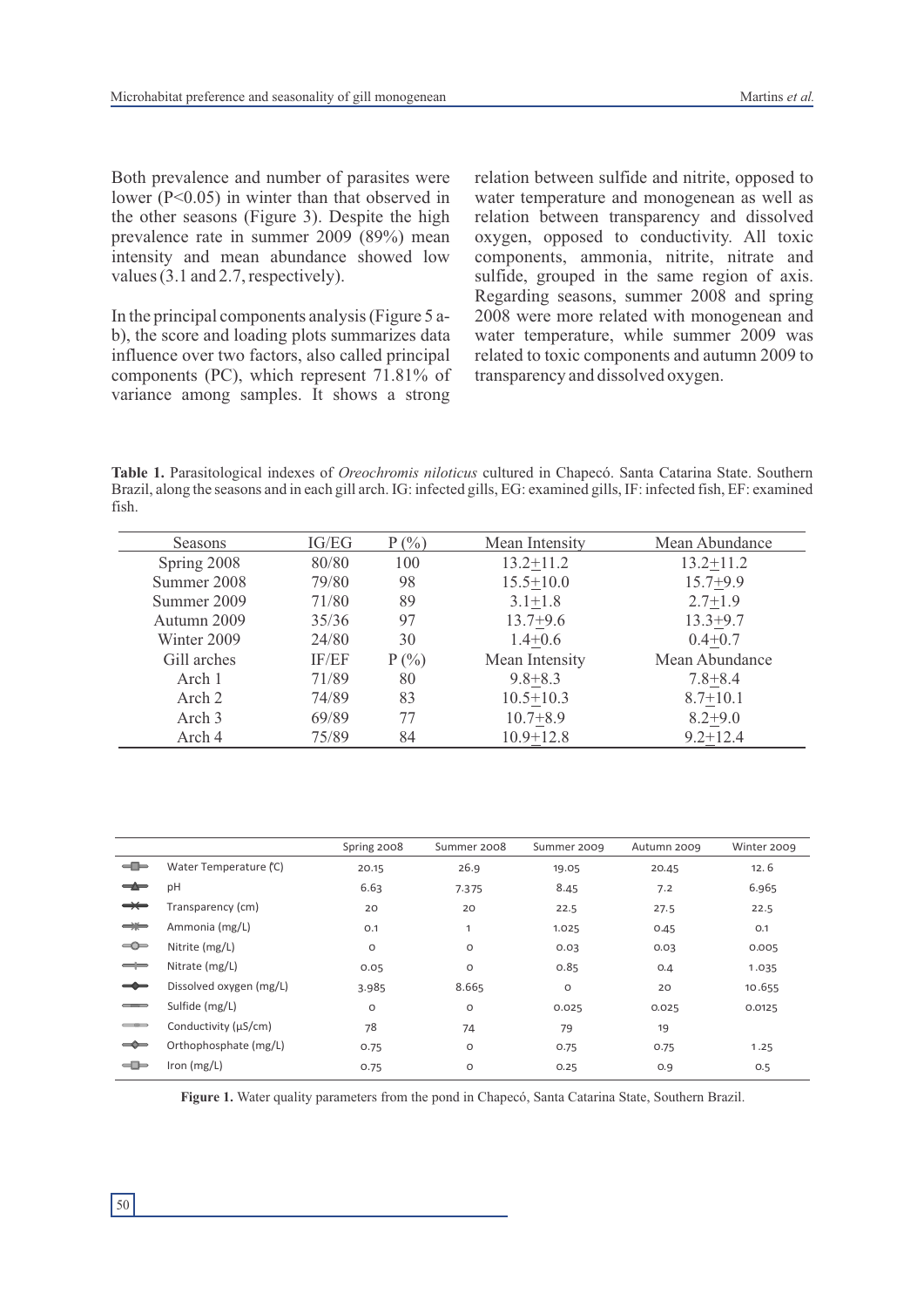

**Figure 2.** ANOVA comparison of transformed  $(\gamma x)$  Monogenean count data between gill arches of *Oreochromis niloticus* cultured in Chapecó, Santa Catarina State, Southern Brazil.



**Figure 3.** ANOVA comparison of transformed ( $\sqrt{x}$ ) Monogenoidea count data between seasons in Chapecó, Santa Catarina State, Southern Brazil.

51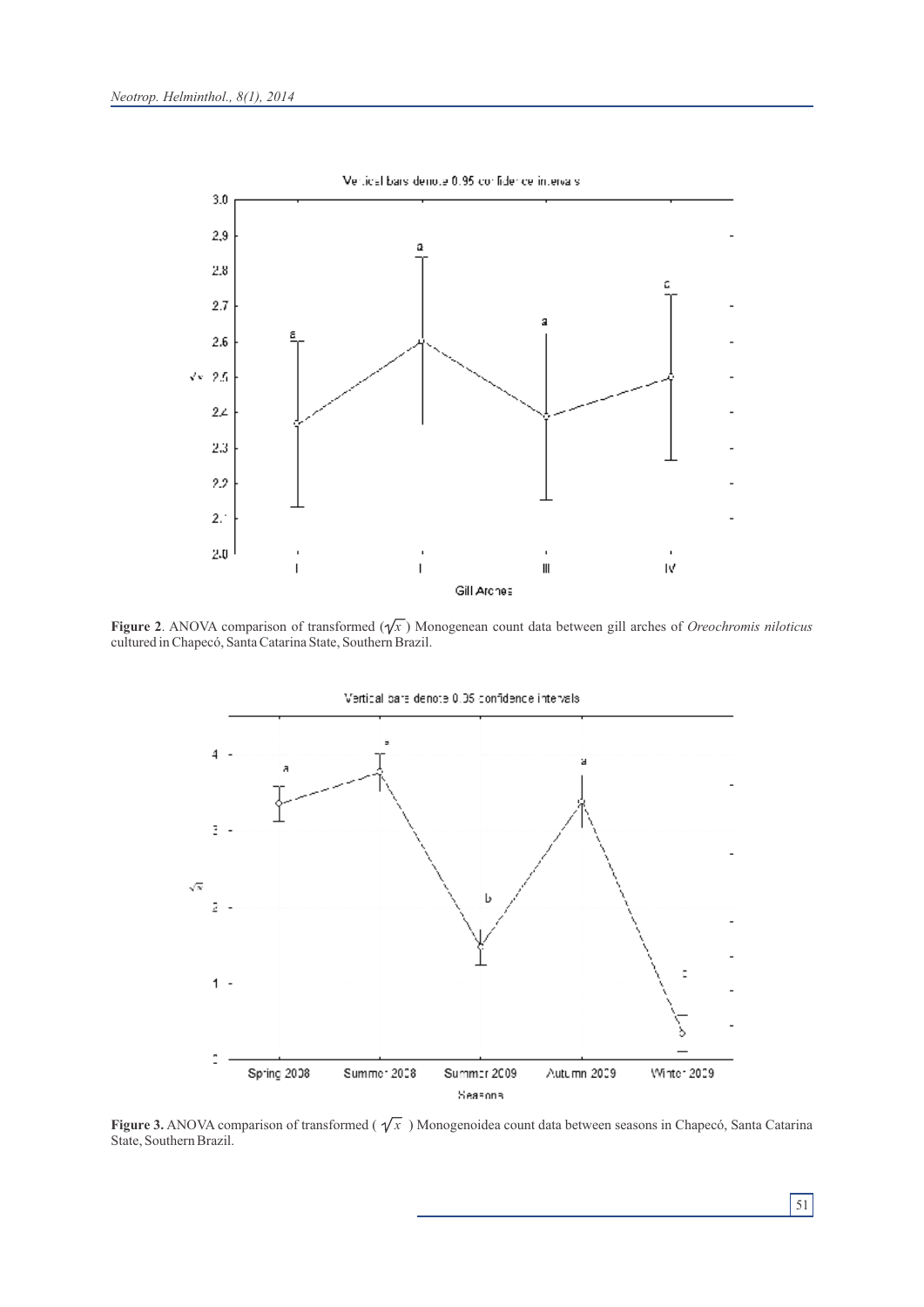

**Figure 4.** Factorial ANOVA comparison of transformed  $(\sqrt{x})$  Monogenean count data between seasons and gill arches of *Oreochromis niloticus* cultured in Chapecó, Santa Catarina State, Southern Brazil.

#### **DISCUSSION**

Water temperature, which presents an important role in fish development by influencing directly its metabolic rates and also, several times, influencing parasite reproduction (Moraes & Martins, 2004), was a strong component related to monogenean, especially for 2008`s summer and spring.

Water quality parameters were kept within tolerance levels for fish maintenance (Sipaúba-Tavares, 1998). According to Pereira & Mercante (2005) ammonia may cause damage in fish production system and its levels depends of the amount fish, feeding rate, diet quality and temperature. In summer 2008 and especially in summer 2009 higher levels of ammonia were observed due to enhanced fish metabolism and increase of feeding related to higher water temperatures. Despite the low levels of oxygen in autumn 2009 and high ammonia concentration in summer 2008 and 2009 no abnormal fish behavior was observed. It could be explained due to lower water temperature in Southern Brazil when compared to Southeastern region (Tavares-Dias *et al*., 2008).

Parasitological analysis showed highest prevalence rates in spring and summer and the lowest in winter, results that confirmed the observations of Koskivaara *et al.* (1992) who found greater abundance of *Dactylogyrus* Diesing, 1850 in the gills of roach in spring and summer. As demonstrated in this study and compared to other Brazilian regions, water temperature has a strong influence on the parasite settlement (Buchmann & Bresciani, 1997). Garcia *et al.* (2003) related negative correlation between temperature and *Urocleidoides* sp. (Mizelle & Price, 1964) Kritsky, Thatcher & Boeger, 1986 in sword tail

52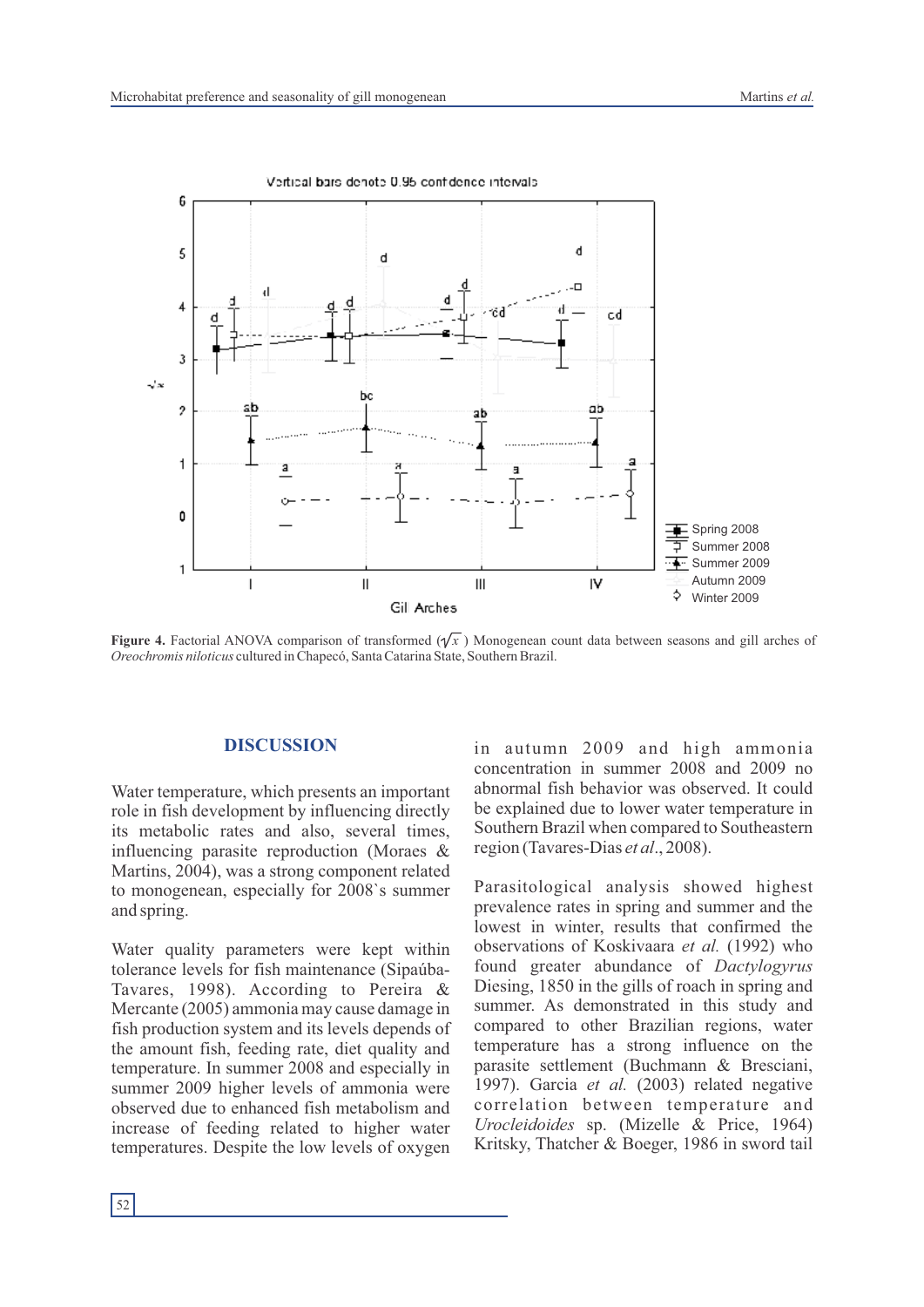

**Figure 5.** Principal component analysis (PCA) of water quality parameters and Monogenean count data obtained from a fish pond located in Chapecó, Santa Catarina State, Southern Brazil. DO = dissolved oxygen; TR = transparency; WT = water temperature;  $CT =$  electrical conductivity;  $AK =$  alkalinity;  $AM =$  ammonia;  $IR =$  iron;  $OP =$  orthophosphate;  $SF =$  sulphide;  $NI =$  nitrite;  $NA =$ nitrate; MO = Monogenoidea.

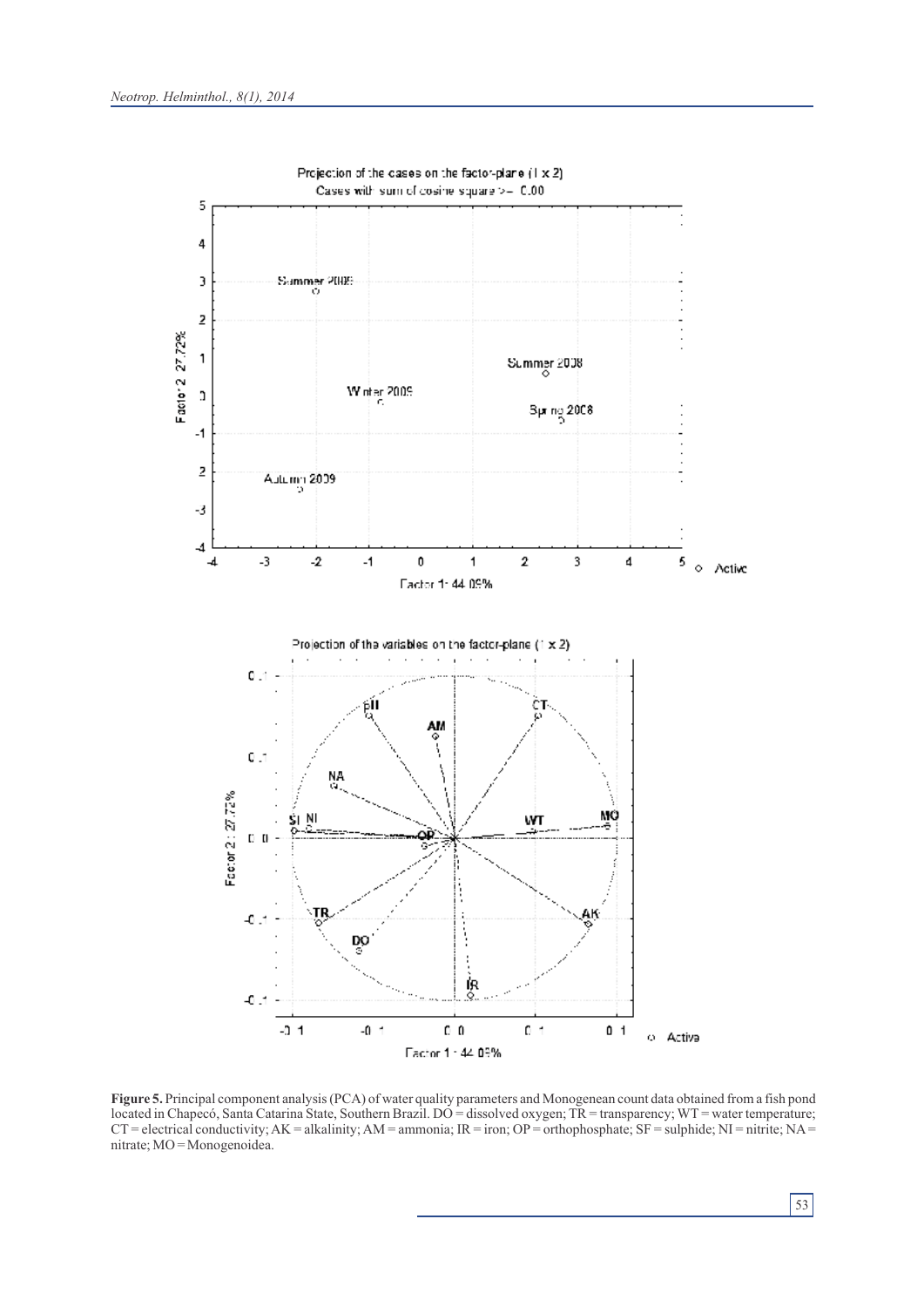and platy fish (*Xiphophorus hellerii* Heckel, 1848 and *X. maculatus* Gunther, 1866). It must be added that not only the water temperature, but also other factors like oxygen concentration (Molnar, 1994) and handling management (Jerônimo *et al.,* 2011) are responsible for modulating the parasite life cycle.

Seasonal occurrence of monogenean helminthes was mostly studied in reservoirs (Rawson & Rogers, 1973; Ranzani-Paiva *et al.*, 2005) and lakes (Ozturk & Altunel, 2006). The population of *Gyrodactylus macrochiri* Hoffman et Putz, 1964 on largemouth bass (*Micropterus salmoides* Lacepède, 1802) increased as the water temperature reached  $28^{\circ}$ C (Rawson & Rogers, 1973). Except for autumn 2009 our results are in agreement with Koskivaara *et al.* (1992). The authors also observed high mean abundance of *Dactylogyrus* species in spring and summer.

The present results are supported by these authors where the highest mean intensity and abundance were found in spring and summer. Similarly to Ozturk & Altunel (2006) in autumn 2009 the majority of fish (97%) were infected and in consequence the mean intensity and abundance were statistically similar to spring and summer.

The water temperature has an important influence on the parasite abundance and egg production in monogenean life cycle (Tinsley & Jackson, 2002). The low infection observed in summer 2009 might be related not only to the water temperature (similar to autumn) but also other environmental factors, like toxic components as ammonia.

The seasonal variation of monogenean infections in intensive fish farming is poorly known, especially in Brazil. Flores-Crespo *et al.* (1992) observed high infection by *Dactylogyrus* sp. in reared tilapia. Later, Ranzani-Paiva *et al.* (2005) confirmed high mean intensity of monogenean in spring, peaking in summer.

Although the highest prevalence rates observed in this study, the abundance of *Cichlidogyrus* species was similar to that found by Lizama *et al.* (2007). Kadlec *et al.* (2003) found *Dactylogyrus carpathicus* Zachvatkin, 1951 as the most abundant parasite in the gills of barbel (*Barbus barbus* Linnaeus, 1758) in August. Contrarily, *Dactylogyrus malleus* Linstow, 1877 showed significant higher abundance in April. It's necessary to remember that Kadlec *et al.* (2003) obtained their results from the Danube River. In a fish pond system, where stocking density and feeding conditions are relatively stable, the parasite abundance may not be affected, as here demonstrated.

In terms of microhabitat, 68 to 73% of *Diclidophora merlangi* Nordmann, 1832 found on whiting (*Gadus merlangus* Linnaeus, 1758) from the Irish Sea were in the first gill arch (Arme & Halton, 1972). These authors explained that in a single infection the majority of worms could be located on the arch I, but in multiple infections the parasites would be found on the other arches. In part, this comment could be applied to our research in which the community of parasites was composed by infrapopulations. Buchmann (1989) has demonstrated preference of *P. bini* for arches I and II and *P. anguillae* preference for arches III and IV in European eel (*Anguilla anguilla*  Linnaeus, 1758). Although, in this study, parasite species were not analyzed separately, the results suggest that monogenean infrapopulation in tilapia reared in ponds may not vary among gill arches.

In the studies of Ramasamy *et al.* (1985) parasites *Scomberoides* species from the Bay of Bengal, India. Polyopisthocotyleans *Vallisia indica* Unnithan, 1962 showed preference for arch I, but, when low parasite intensities were observed, they were also found on arches II and III. In the present work, parasite intensity can be considered lower than those normally observed in cultured fish (Tavares-Dias *et al*., 2001), supporting the hypothesis of Ramasamy *et al.* (1985).

El Hafidi *et al.* (1998) reported the preference of microhabitat in two species of Monogenea, *Metamicrocotyla cephalus* Azim 1939 and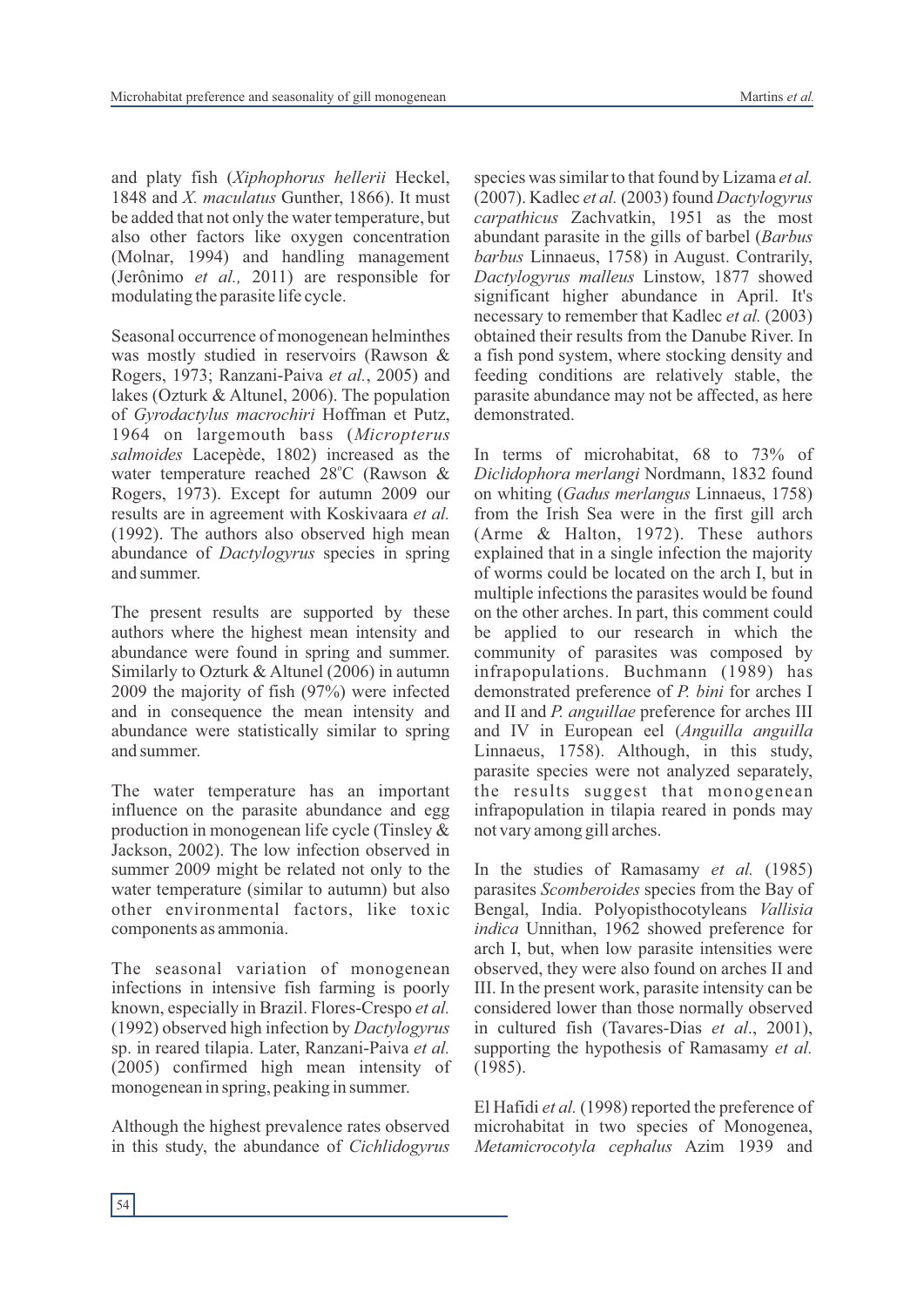*Microcotyle mugilis* Vogt, 1878 in the gills of *Mugil cephalus* Linnaeus, 1758. They found that when two species coexist, the intensity of infection is higher than that in monospecific infection. Both species showed preference for gill arch I. It's normally reported that two species coexisting may cause more damage on the host than monospecific infections (Koskivaara *et al*., 1992, Moraes & Martins, 2004). On the other hand, the second arch was the most preferred location by *Pseudodactylogyrus* in eel (Matejusová *et al.,* 2003). According to Kadlec *et al.* (2003) the preference for microhabitat within gills is modulated by the parasite abundance. They found that the overlap between species increased in cases of greatest abundances. This could also be explaining the lack of difference among the gill arches in the present study.

The preference for the middle arches may be related, among other factors, to greater surface area (Ramasamy *et al.,* 1985). According to Geets *et al.* (1997) *Pseudohaliotrema* Yamaguti, 1952 was more abundant in the first two arches of rabbit fish (*Siganus sutor*Valenciennes, 1835) while *Microcotyle mouwoi*Ishii et Sawada, 1938 did not show preference for gill arch. Even though, other factors are involved in the parasite distribution on the gills such as health status, parasite density and diversity. Another point that must be emphasized is the distinct environment where fish were captured.

The studies of Rubio-Godoy & Tinsley (2002) showed that the parasites migrate from the site of initial attachment to the most favorable place on the gill arches. In contrast, this study did not show any difference among the gill arches. Possibly this could be related to low parasite abundance when compared to those observed by Rubio-Godoy (2008) and even to parasite species.

This study suggests that parasitic fauna in cultured tilapia may not vary considerably in low water temperature. On the other hand, the pond management such as feeding rate, water flow, fish stocking density and the presence or not of swine manure has a strong influence on

the parasitic life cycle. Further studies must be carried out in other Brazilian fish farming facilities to verify the parasite population in each gill arch, which varies in morphology according to fish species. Moreover, not only studies with the Brazilian wild fishes must be encouraged to improve the knowledge of the host parasite environment system but also experimental trials with different parasite density in controlled conditions.

# **ACKNOWLEDGEMENTS**

The authors thank CNPq (National Council for Scientific and Technological Development for financial support (CNPq/MAPA/SDA 577657/2008-9) and grant to the first author (CNPq 301072/2008-7), and EMBRAPA – Macroprograma 1 – AQUABRASIL.

# **BIBLIOGRAPHIC REFERENCES**

- Arme, C & Halton, DW. 1972. *Observations on the occurrence of* Diclidophora merlangi *(Trematoda: Monogenea) on the gills of whiting,* Gadus merlangus*.*Journal of Fish Biology, vol. 4, pp. 27-32.
- Bergh, O. 2007. *The dual myths of the healthy wild fish and the unhealthy farmed fish.* Diseases of Aquatic Organisms, vol. 75, pp. 159-164.
- Buchmann, K. 1989. *Microhabitats of monogenean gill parasites on European eel* (Anguilla anguilla). Folia Parasitologica, vol. 36, pp. 321-329.
- Buchmann, K & Bresciani, J. 1997. *Parasitic infections in pond-reared rainbow trout*  Oncorhynchus mykiss *in Denmark.* Diseases of Aquatic Organisms, vol. 28, pp. 125-138.
- Bush, AO, Lafferty, KD, Lotz, JM & Shostak, W. 1997. *Parasitology meets ecology on its own terms: Margolis et al. revisited.* Journal of Parasitology, vol. 83, pp. 575- 583.
- Douëllou, L. 1993. *Monogeneans of the genus*  Ci c h l i d o g y r u s *Pa p e r n a , 1 9 6 0 (Dactylogyridae: Ancyrocephalinae)*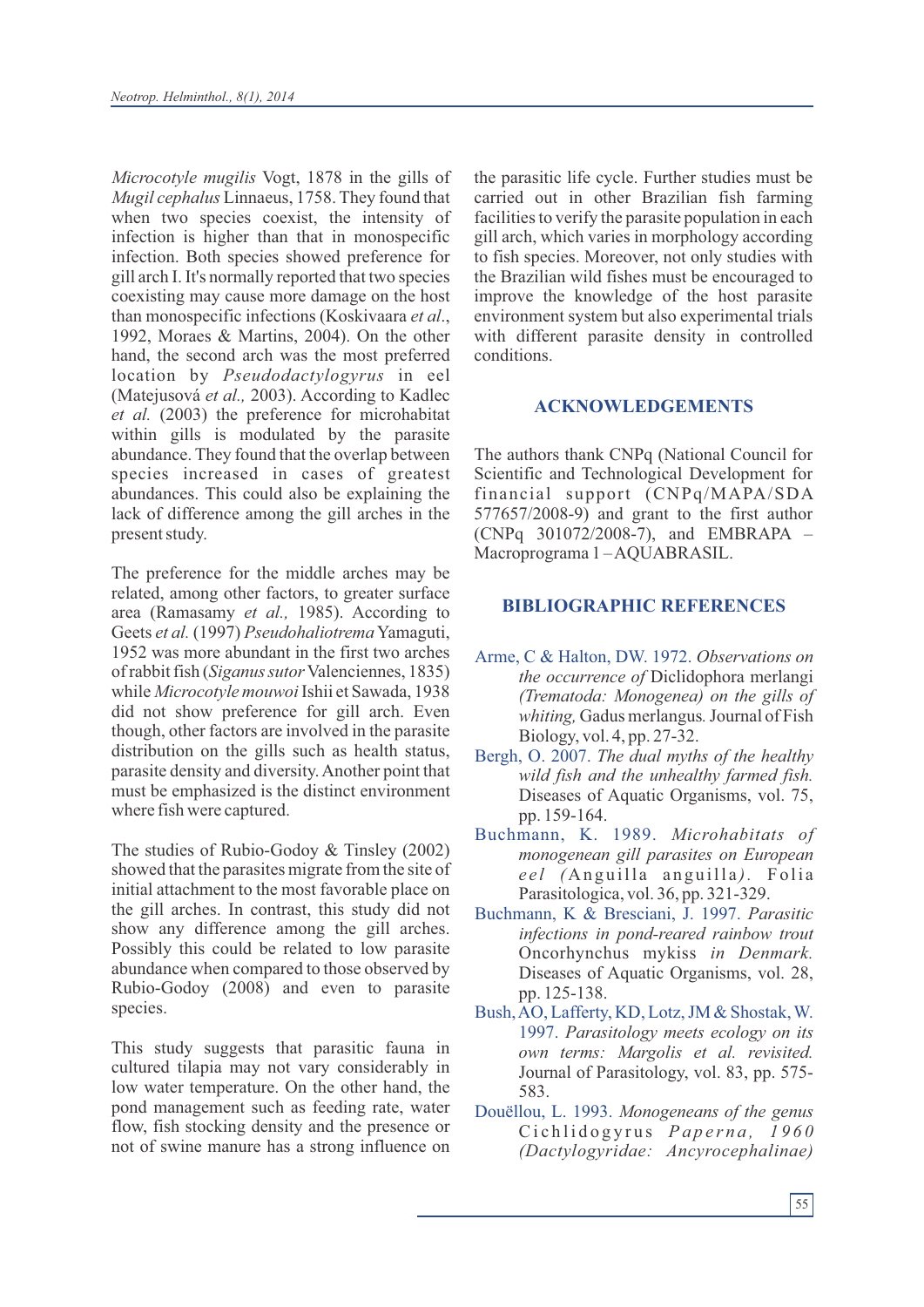*from cichlid fishes of Lake Kariba (Zimbabwe) with descriptions of five new species.* Systematic Parasitology, vol. 25, pp. 159-186.

- Dzika, E. 1999. Microhabitats of Pseudodactylogyrus anguillae *and* P. bini *(Monogenea: Dactylogyridae) on the gills of large-size European eel Anguilla anguilla from Lake Gaj,* Poland. Folia Parasitologica, vol. 46, pp. 33-36.
- E i r a s, J. C . 1 9 9 4 . *E l e m e n t o s d e ictioparasitologia*. 1ª ed. Porto: Fundação Eng. Antônio de Almeida, 339p.
- El Hafidi, F, Berrada-Rkhami, O, Benazzou, T& Gabrion, C. 1998. *Microhabitat distribution and coexistence of Microcotylidae (Monogenea) on the gills of the striped mullet* Mugil cephalus: *chance or competition?* Parasitology Research, vol. 84, pp. 315-320.
- Ergens, R. 1981. *Nine species of the genus*  Ci c h l i d o g y r u s *Pa p e r n a , 1 9 6 0 (Monogenea: Ancyrocephalinae) from Egyptian fishes.* Folia Parasitologica, vol. 28, pp. 205-214.
- Flores-Crespo, J. Velarde, FI. Flores-Crespo, R & Vazquez-Pelaez, C.G. 1992. *Variación estacional de* Dactylogyrus *sp. em dos unidades productoras de tilapia del Estado de Morelos.* Técnica Pecuaria en México, vol. 30, pp. 109-118.
- Garcia, F, Fujimoto, RY, Martins, ML& Moraes, FR. 2003. *Parasitismo de* Xiphophorus *spp. por* Urocleidoides *sp. e sua relação com os parâmetros hídricos.* Boletim do Instituto de Pesca, vol. 29, pp. 123-131.
- Geets, A, Coene, H & Ollevier, F. 1997. *Ectoparasites of the whitespotted rabbitfish,* Siganus sutor *(Valenciennes, 1835) off the Kenyan Coast: distribution within the host and site selection on the gills.* Parasitology, vol. 115, pp. 69-79.
- Hanek, G & Fernando, CH. 1978. *Spatial distribution of gill parasites of* Lepomis gibbosus *(L.) and* Ambloplites rupestris *(Raf.).* Canadian Journal of Zoology, vol. 56, pp. 1235-1240.
- Iannacone, J & Alvariño, L. 2012. *Microecology of the monogenean* Mexicana *sp. on the gills of* Anisotremus scapularis *(Tschudi,*

*1846) (Osteichthyes, Haemulidae) of the marine coast of Lima, Peru.* Neotropical Helminthology, vol. 6, pp. 277-285.

- Jerônimo, GT, Speck, GM, Cechinel, MM, Gonçalves, ELT & Martins, ML. 2011. *Seasonal variation on the ectoparasitic communities of Nile tilapia cultured in three regions in Southern Brazil.*Brazilian Journal of Biology, vol. 71, pp. 1-9.
- Jerônimo, GT, Gonçalves, ELT, Bampi, D, Paseto, A, Pádua, SB, Ishikawa, MM & Martins, ML. 2013. *Microhabitat of monogenea and copepodids of* Lernaea cyprinacea *on the gills of four Brazilian fr e s h w a t e r f is h* . N e o t r o p i c a l Helminthology, vol. 7, pp. 65-74.
- Kadlec, D, Simková, A, & Gelnar, M. 2003. *The microhabitat distribution of two* Dactylogyrus *species parasitizing the gills of the barbell,* Barbus barbus. Journal of Helminthology, vol. 77, pp. 317-325.
- Koskivaara, M, Valtonem, ET & Vuori, KM. 1992. *Microhabitat distribution and coexistence of* Dactylogyrus *species (Monogenea) on the gills of roach.* Parasitology, vol. 104, pp. 273-281.
- Kritsky, DC, Boeger, WA& Popazoglo, F. 1995. *Neotropical Monogenoidea. 22. Variation in* Scleroductus *species (Gyrodactylidea, Gyrodactylidae) from siluriform fishes of southeastern Brazil.* Journal of Helminthology, vol. 62, pp. 53-65.
- Lizama, M De Los AP, Takemoto, RM, Ranzani-Paiva, MJT, Ayroza, LMS & Pavanelli, GC. 2007. *Relação parasito-hospedeiro em peixes de pisciculturas da região de Assis, Estado de São Paulo, Brasil. 1.*  Oreochromis niloticus *(Linnaeus, 1757).*  Acta Scientiarum Biological Sciences, vol. 29, pp. 223-231.
- Matejusová, I, Simková, A, Sasal, P & Gelnar, M. 2003. *Microhabitat distribution of*  Pseudodactylogyrus anguillae *and* Pseudodactylogyrus bini *among and within gill arches of the European eel (*Anguilla anguilla *L.).* Parasitology Research, vol. 89, pp. 290-296.
- Molnár, K. 1994. *Effect of decreased water oxygen content on common carp fry with*  Dactylogyrus vastator *(Monogenea)*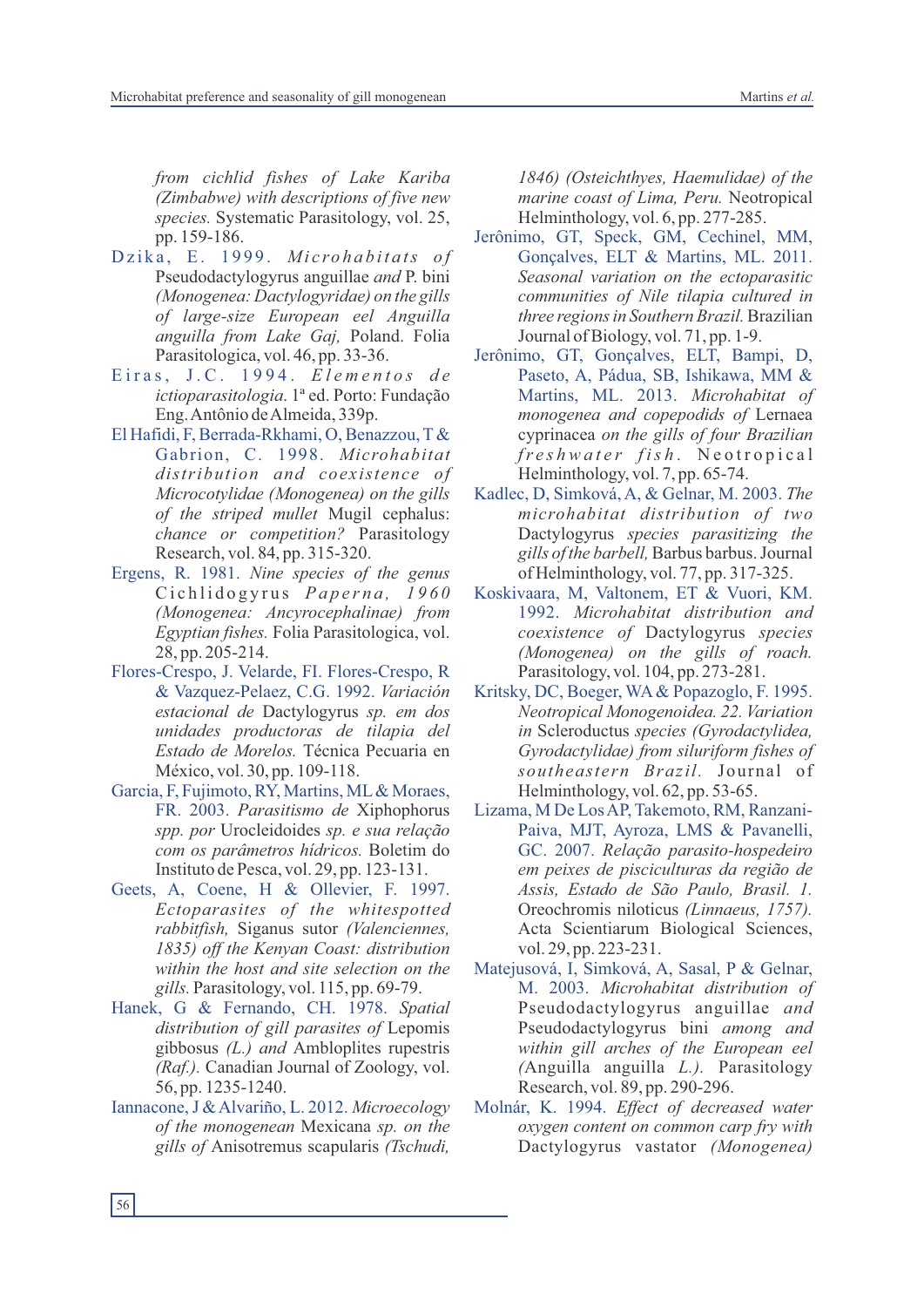*infection of varying severity.* Diseases of Aquatic Organisms, vol. 20, pp. 153-157.

- Moraes, FR & Martins, ML. 2004. *Condições predisponentes e principais enfermidades de teleósteos em piscicultura intensiva.* In: Cyrino, JEP, Urbinati, EC, Fracalossi, DM & Castagnolli, N. *Tópicos especiais em piscicultura de água doce tropical intensiva. São Paulo:* TecArt, pp. 343- 383.
- Oliva, ME & Luque, JL. 1998. *Distribution patterns of* Microcotyle nemadactylus *(Monogenea) on gill filaments of* Cheilodactylus variegatus *(Teleostei).* Memórias do Instituto Oswaldo Cruz, vol. 93, pp. 477-478.
- Overstreet, RM. 1997. *Parasitological data as monitors of environmental health.* Parassitologia, vol. 39, pp. 169-175.
- Öztürk, MO & Altunel, FN. 2006. *Occurrence of* Dactylogyrus *infection linked to seasonal changes and host fish size on four cyprinid fishes in Lake Manyas, Turkey.* Acta Zoologica Academiae Scientiarum Hungaricae, vol. 52, pp.407-415.
- Paperna, I. & Thurston, J.P. 1969. *Monogenetic trematodes collected from cichlid fish in Uganda; including the description of five new species of* Cichlidogyrus*.* Revue de Zoologie et de Botanique Africaines, vol. 79, pp. 1-2.
- Pariselle, A & Euzet, L. 1995. *Gill parasites of the genus* Cichlidogyrus *Paperna, 1960 (Monogenea, Ancyrocephalidae) from* Tilapia guineensis *(Bleeker, 1862), with descriptions of six new species.* Systematic Parasitology, vol. 30, pp. 187- 198.
- Pariselle, A, Bilong, C & Euzet, L. 2003. *Four new species of* Cichlidogyrus *Paperna, 1960 (Monogenea, Ancyrocephalidae), all gill parasites from African mouthbreeder tilapias of the genera* Sarotherodon *and* Oreochromis *(Pisces, Cichlidae), with a redescription of* C. thurstonae *Ergens, 1981.* Systematic Parasitology, vol. 56, pp. 201-210.
- Pereira, LPF & Mercante, CTJ. 2005. *Ammonia in fish breeding systems and its effects on*

*the water quality-a review.* Boletim do Instituto de Pesca, vol. 31, pp. 81-88.

- Ramasamy, P, Ramalingam, K, Hanna, EB & Halton, DW. 1985. *Microhabitats of gill parasites (Monogenea and Copepoda) of teleosts (*Scomberomorus *spp.).* International Journal for Parasitology, vol. 15, pp. 385-397.
- Ranzani-Paiva, MJT, Felizardo, NN & Luque, JL. 2005. Parasitological and *hematological analysis of Nile tilapia*  Oreochromis niloticus *Linnaeus, 1757 from Guarapiranga reservoir, São Paulo State, Brazil.*Acta Scientiarum Biological Sciences, vol. 27, pp. 231-237.
- Rawson, MV & Rogers, WA. 1973. *Seasonal abundance of* Gyrodactylus macrochiri *Hoffman and Putz, 1964 on bluegill and largemouth bass.* Journal of Wildlife Diseases, vol. 9, pp. 174-177.
- Rubio-Godoy, M. 2008. *Microhabitat selection of* Discocotyle sagittata *(Monogenea: Polyopisthocotylea) in farmed rainbow trout.* Folia Parasitologica, vol. 55, pp. 270-276.
- Rubio-Godoy, M. & Tinsley, R.C. 2002. *Trickle and single infection with* Discocotyle s a g i t t a t a *( M o n o g e n e a : Polyopisthocotylea): effect of exposure mode on parasite abundance and development.* Folia Parasitologica, vol. 49, pp. 269-278.
- Sipaúba-Tavares, LH. 1998. *Limnologia dos sistemas de cultivo.* In: *Carcinicultura de água doce.* São Paulo. FUNEP, pp. 47-75.
- Tavares-Dias, M, Moraes, FR & Martins, ML. 2008. *Hematological assessment in four Brazilian teleost fish with parasitic infections, collected in feefishing from Franca, São Paulo, Brazil.* Boletim do Instituto de Pesca, vol. 34, pp. 189-196.
- Tavares-Dias, M, Moraes, FR, Martins, ML & Kronka, SN. 2001. *Fauna parasitária de peixes oriundos de "pesque-pague" do município de Franca, São Paulo, Brasil. II. Metazoários.* Revista Brasileira de Zoologia, vol. 18, pp. 81-95.
- Tinsley, RC & Jackson, JA. 2002. *Host factors limiting monogenean infections: a case study*. International Journal for